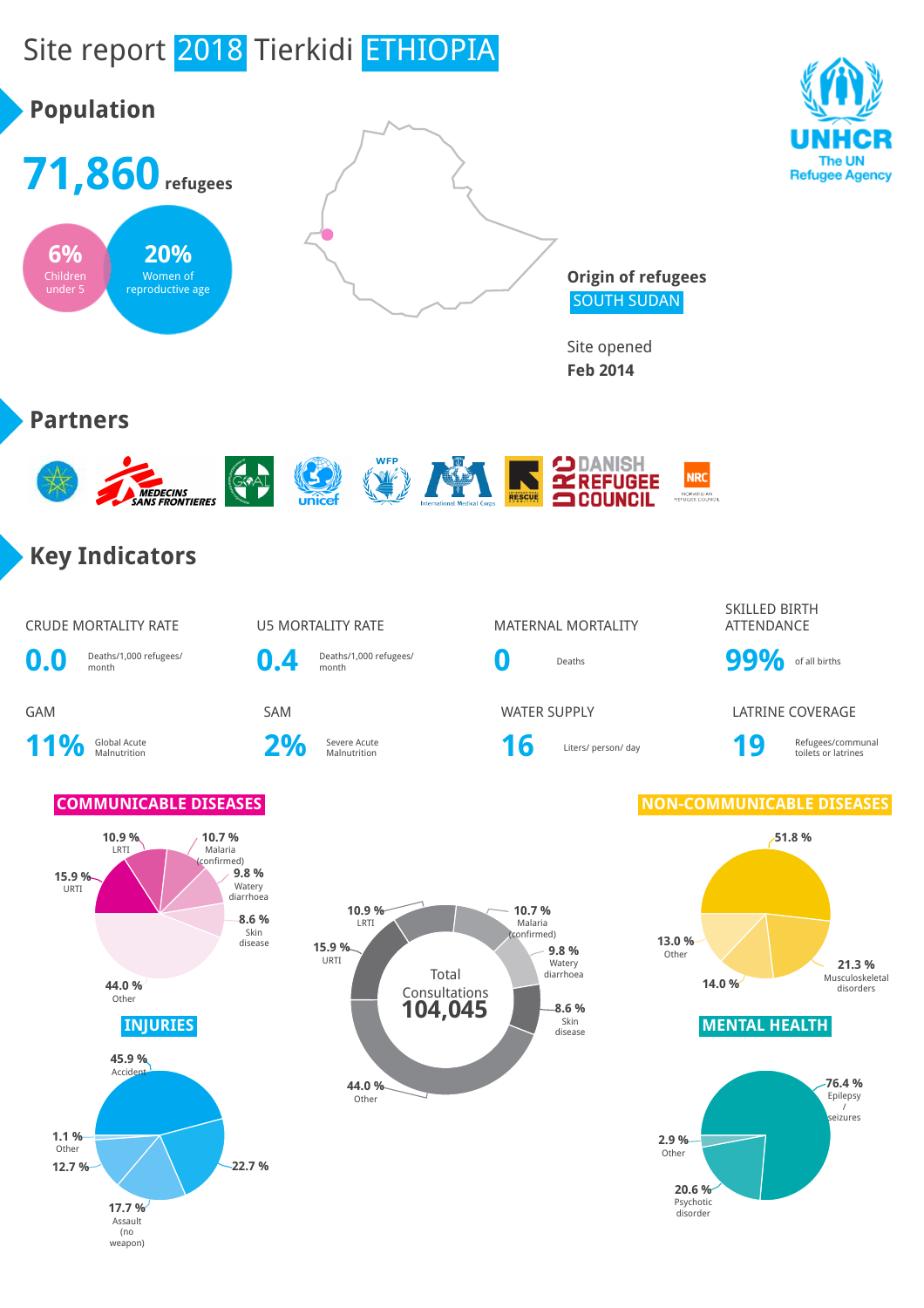### **Public Health**

| <b>HEALTH STAFFING</b>                                      | <b>INDICATOR</b> | <b>STANDARD</b> |           | <b>MORBIDITY</b>                                 | <b>INDICATOR</b> | <b>STANDARD</b> |   |   |
|-------------------------------------------------------------|------------------|-----------------|-----------|--------------------------------------------------|------------------|-----------------|---|---|
| Number of medical doctors                                   |                  | 1: 50,000       | ☺         | Incidence of malaria among children under        | 68               |                 |   |   |
| Number of qualified nurses                                  | 15               | $1:$ < 10,000   | ◙         | Incidence of watery diarrhoea among              | 121              |                 |   |   |
| Number of community health workers                          | 140              | 1: 1,000        | ◙         | children under 5                                 |                  |                 |   |   |
| <b>ACCESS AND UTILIZATION</b>                               | <b>INDICATOR</b> | <b>STANDARD</b> |           | Incidence of pneumonia among children<br>under 5 | 87               |                 |   |   |
| Consultations per trained clinician per day                 | 44               | < 50            | ◙         | Incidence of pneumonia among over 5              | 13               |                 |   |   |
| Health utilisation rate (new visits / refugee /             | 1.3              | $1 - 4$         | ◙         | Tuberculosis success rate                        | 88%              | < 90%           | ▲ |   |
| year)<br>Proportion of host population consultations        | 1%               |                 |           | Were any MDR/X-TB cases diagnosed among<br>PoCs? | <b>No</b>        | <b>No</b>       | ☺ |   |
| <b>MORTALITY</b>                                            | <b>INDICATOR</b> | <b>STANDARD</b> |           | VACCINATION                                      | <b>INDICATOR</b> | <b>STANDARD</b> |   |   |
| <b>Crude Mortality Rate</b><br>(CMR) (/1000/month)          | 0.0              | < 0.75          | Ø         | Full vaccination coverage                        | 35%              | $< 95\%$        |   | Ø |
| <b>Under-five Mortality Rate</b><br>(U5MR) (/1000/month)    | 0.4              | < 1.5           | $\bullet$ | Measles vaccination coverage                     | 94%              | < 95%           |   | 0 |
| <b>Infant Mortality Rate</b><br>(IMR) (/1000 livebirths)    | 3.9              | < 30            | $\bullet$ | Source of vaccination data                       | <b>HIS</b>       |                 |   |   |
| <b>Neonatal Mortality Rate</b><br>(NNMR) (/1000 livebirths) | $\mathbf{0}$     | < 20            | $\bullet$ | <b>IN-PATIENT DEPARTMENT (IPD)</b>               | <b>INDICATOR</b> | <b>STANDARD</b> |   |   |
| <b>OUTBREAK ALERT AND RESPONSE</b>                          | <b>INDICATOR</b> | <b>STANDARD</b> |           | Average length of stay (days)                    | 5.3              |                 |   |   |
| Proportion of outbreaks investigated within 48<br>hours     |                  | 100%            |           | Case fatality rate                               | 0.0              |                 |   |   |
| Number of outbreaks reported                                | $\mathbf{0}$     |                 |           | Hospitalisation rate                             | 8.0              | $50 - 150$      |   | Ø |

### **Reproductive Health**

| <b>ANTENATAL CARE</b>                                                                     | <b>INDICATOR</b> | <b>STANDARD</b> |   | <b>FAMILY PLANNING</b>                                                      | <b>INDICATOR</b> | <b>STANDARD</b> |   |
|-------------------------------------------------------------------------------------------|------------------|-----------------|---|-----------------------------------------------------------------------------|------------------|-----------------|---|
| Antenatal care coverage                                                                   | 65%              | > 90%           | Ω | Contraceptive prevalence rate                                               | 15%              | $\geq 30\%$     | ೞ |
| Coverage of antenatal tetanus vaccination                                                 | 77%              | >95%            |   | Source of contraceptive prevalence data                                     | <b>HIS</b>       |                 |   |
| <b>DELIVERY CARE</b>                                                                      | <b>INDICATOR</b> | <b>STANDARD</b> |   | SEXUAL AND GENDER-BASED VIOLENCE (SGBV)                                     | <b>INDICATOR</b> | <b>STANDARD</b> |   |
| Proportion of births attended by skilled<br>personnel                                     | 99%              | $\geq 90\%$     | ✓ | Total number of reported rapes                                              |                  |                 |   |
| Proportion of births conducted by caesarean<br>section                                    | 0%               | $5 - 15%$       | Ø | Proportion of eligible rape survivors provided<br>with PEP within 72 hours  | 0%               | 100%            | ೞ |
| Proportion of newborn infants with low birth<br>weight (<2500 gs) (weighed within 72 hrs) | 2%               | < 15%           |   | Proportion of eligible rape survivors provided<br>with ECP within 120 hours | 0%               | 100%            | ☎ |
| Proportion of teenage pregnancies                                                         | 2%               |                 |   | SEXUALLY TRANSMITTED INFECTIONS (STIS)                                      | <b>INDICATOR</b> | <b>STANDARD</b> |   |
| Still birth rate (/ 1000 total births / month)                                            | n                |                 |   | Number of genital ulcer diseases                                            | 160              |                 |   |
| Number of maternal deaths                                                                 | 0                |                 |   | Number of Pelvic Inflammatory diseases                                      | 49               |                 |   |
| Proportion of maternal deaths investigated<br>within 48 hours                             |                  | 100%            |   |                                                                             |                  |                 |   |